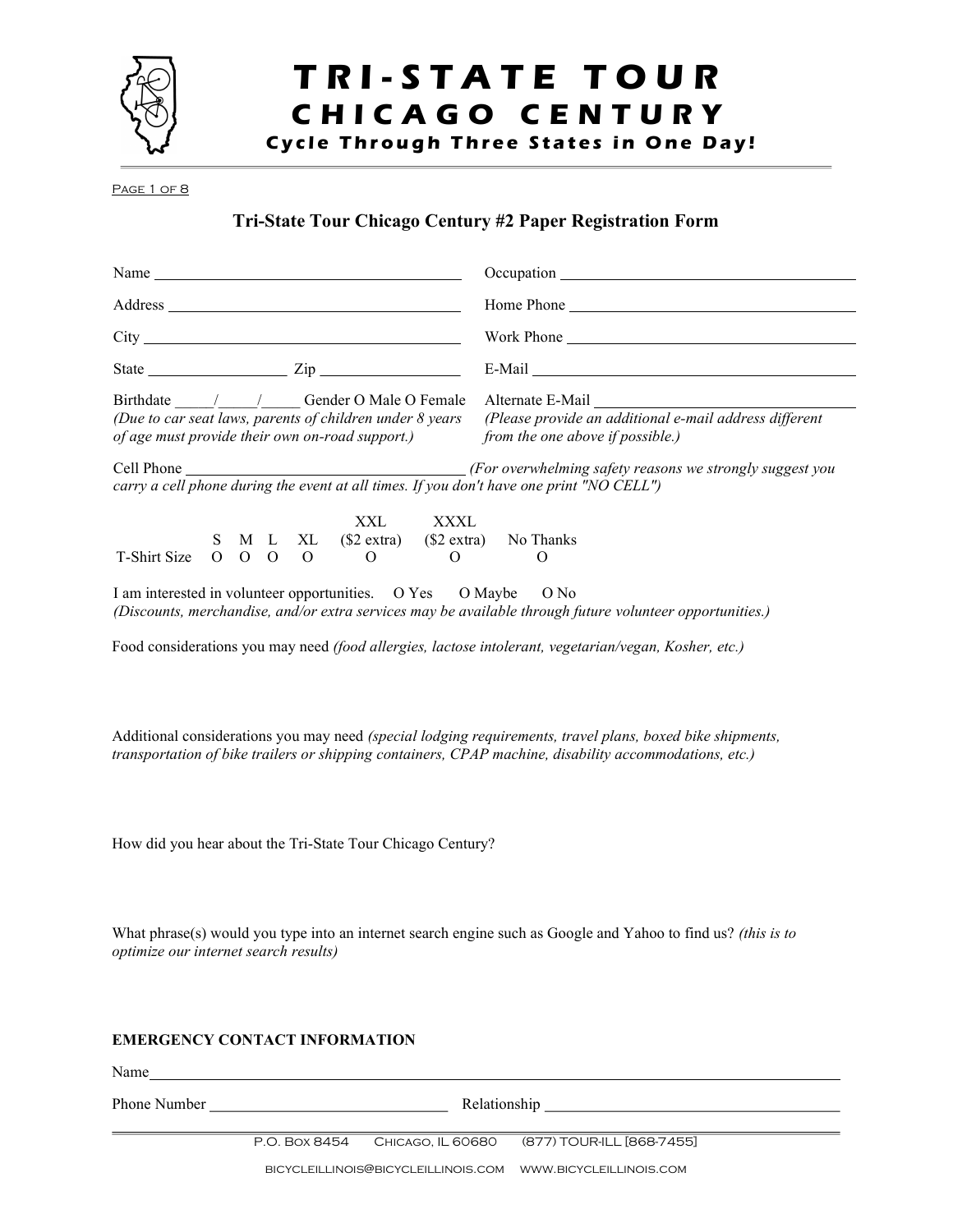

### T R I - S T A T E T O U R CHICAGO CENTURY

Cycle Through Three States in One Day!

Page 2 of 8

l

### EVENT REGISTRATION

| Postmark Date                  | Price       |
|--------------------------------|-------------|
| Before Dec. 31 <sup>st</sup>   | O \$50.00   |
| Jan. $1^{st}$ – Jan. $31^{st}$ | O \$55.00   |
| Feb. $1^{st}$ – Aug. $19^{th}$ | $O$ \$60.00 |

Where do you plan on starting your ride? Where do you plan on ending your ride? O Starting Location in Hammond, IN O Rest Stop 1 - Chicago

- O Kenosha
- O Waukegan

#### PERSONAL RIDING AND EQUIPMENT

### What type of bicycle do you plan on riding?

Due to our inability to easily or quickly transport trikes (bicycles with three or more wheels), participants riding them must provide their own on road support. Trikes are also not allowed on any of our transportation services.

O Upright road bike O 2-wheel recumbent O Trike (see note above) O Hybrid O Tandem O Other: (please specify) \_\_\_\_ O Mountain bike O Upright folding bike

### Stock Bicycle Repair Parts and Accessories

A list of the tubes, tires, and other parts and accessories we will have available for purchase can be found here: http://www.bicycleillinois.com/policiesandprocedures/mechanicalsupportservices/partsandaccessories.htm. Please let us know any additional part or accessory you would like us to consider adding to our on road stock.

#### Do you plan on using a personal GPS unit or Smartphone/App to navigate while riding?

Route dataset files will be available for download to participants who own a personal GPS device. If yes, please specify the brand, model, and app if applicable (example: Garmin Edge 800, Garmin eTrex Legend Cx, Garmin GPSMap 60CSx, Samsung Galaxy S10 and Map My Ride, Apple iPhone 11 and Ride With GPS, etc.)

O Yes (please specify): <u>Contained</u> O Maybe O No

### Do you plan on having your own additional on road SAG vehicle support?

There will not be any additional fee for personal SAG vehicles to attend the event, but we will still require an Event Vehicle Permit so we know how many vehicles to expect.

O Yes O Maybe O No

 $\overline{a}$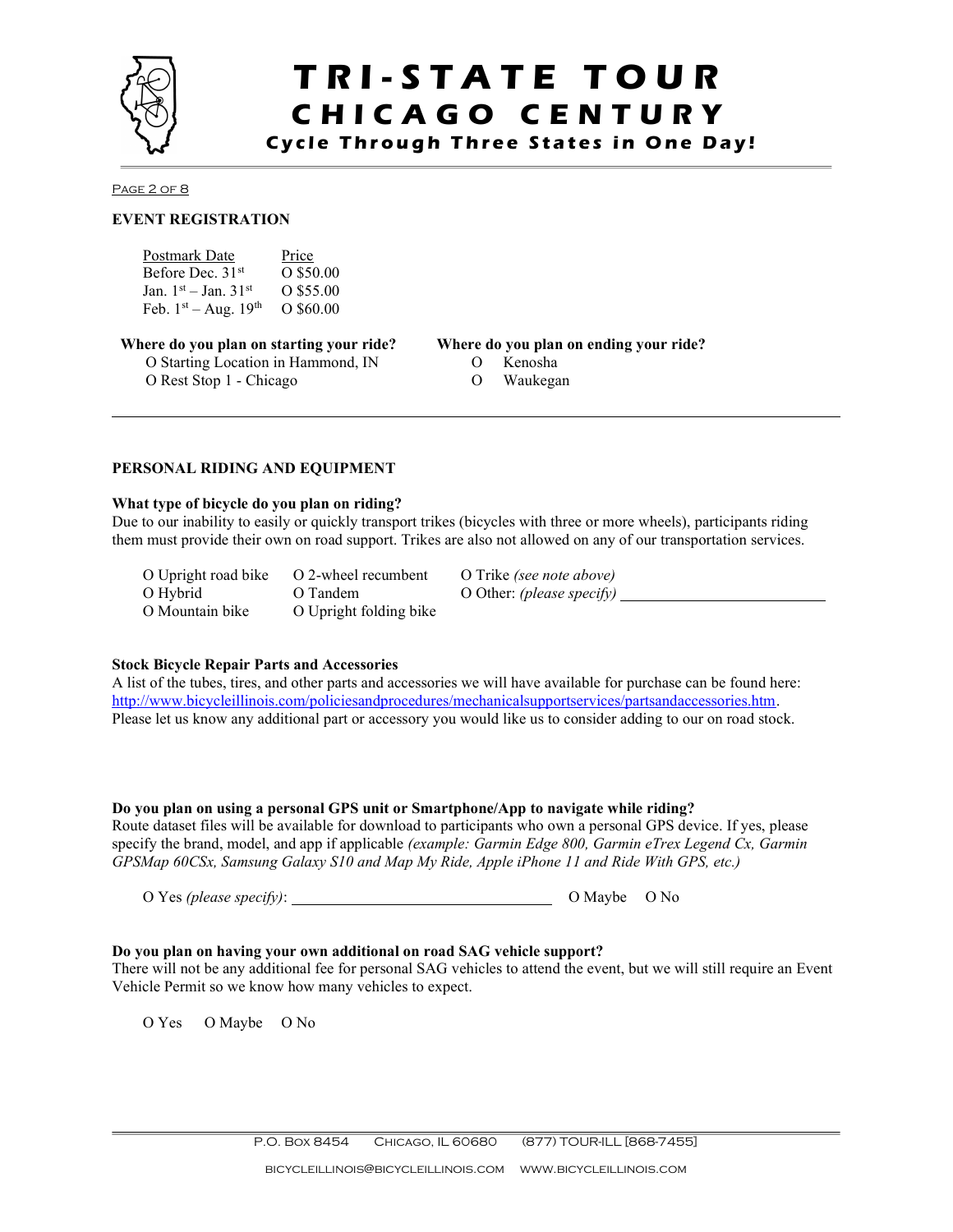

### TRI-STATE TOUR CHICAGO CENTURY Cycle Through Three States in One Day!

PAGE 3 OF 8

 $\overline{a}$ 

l

### Where you will park during the event?

If you will be arriving with someone else and not parking your own car, please select "Not Applicable". Bicycle Illinois will not be responsible for the payment of any parking fees, you must pay the parking location on your own.

O Not Applicable O Kenosha, WI (additional fees apply) O Other: (please specify) O Hammond, IN O Chicago (additional fees apply)

### Will you be staying at any supported hotel?

Individual reservations must be made on your own.

|          |  | <u>Yes Maybe No Location</u>                                   |  | Yes Maybe No Location |
|----------|--|----------------------------------------------------------------|--|-----------------------|
| $\Omega$ |  | O O Hammond, IN before the event O O O Chicago after the event |  |                       |
|          |  | O O Chicago before the event O O O Kenosha, WI after the event |  |                       |
|          |  | O O Hammond, IN after the event                                |  |                       |

### Would you be interested in sharing a room at any supported hotel with another participant?

O Yes O Maybe O No

#### Extra Services And Merchandise Survey

Please indicate any extra services and merchandise items in which you might be interested. This is for information only – you are not buying any of these items at this time. We are still determining the prices and/or availability of these items and will follow up with you when they become available.

| Yes      | Maybe            | No       | Service/Merchandise Item                                                |
|----------|------------------|----------|-------------------------------------------------------------------------|
| $\Omega$ | O                | $\Omega$ | Towel rental for showers at the end of the ride (including a washcloth) |
| $\Omega$ | O                | O        | Transportation service to Hammond, IN before the start of the event     |
| $\Omega$ | O                | O        | Main lodging site in Hammond (other than the supported hotel)           |
| $\Omega$ | $\lambda$        | $\Omega$ | Main lodging site in Kenosha (other than the supported hotel)           |
| $\Omega$ | $\theta$         | O        | Shipping your boxed bike to and/or from the event                       |
| $\Omega$ | $\theta$         | O        | Bike rental                                                             |
| $\Omega$ | $\Omega$         | O        | Massage therapy                                                         |
| $\Omega$ | O                | O        | Bicycle Illinois bike shorts                                            |
| $\Omega$ | O                | O        | Bicycle Illinois cycling socks                                          |
| $\Omega$ | Ω                | O        | Professional photographs                                                |
|          | $\left( \right)$ |          | Event timing                                                            |
|          |                  |          |                                                                         |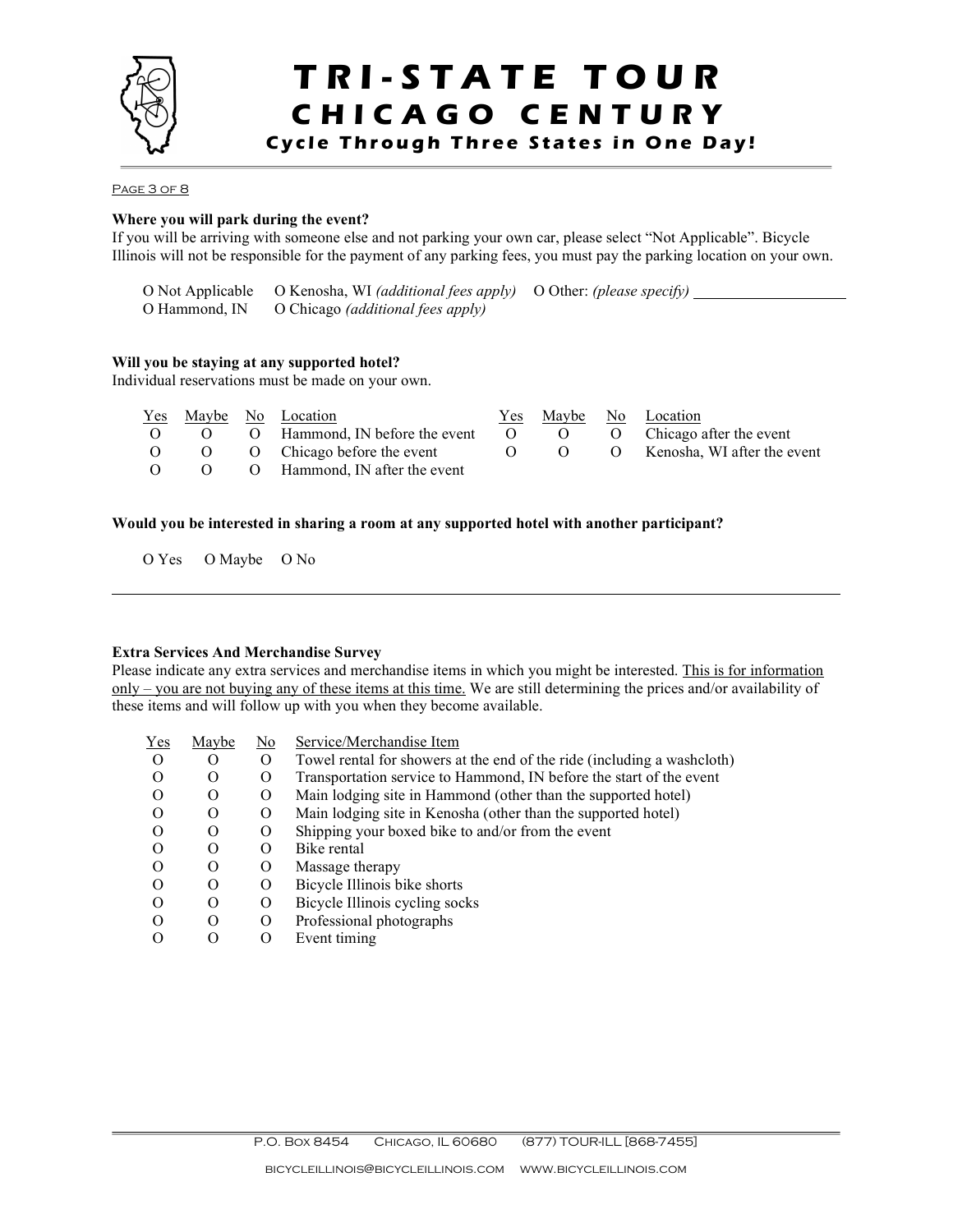

# T R I - S T A T E T O U R CHICAGO CENTURY

Cycle Through Three States in One Day!

#### PAGE 4 OF 8

### EXTRA SERVICES AND MERCHANDISE REGISTRATION

Prices listed include sales tax. All extra services and merchandise items may also be added later at bicycleillinois.com (subject to availability).

#### Return Transportation Service from Kenosha, WI

Includes transportation for you, your bicycle, and your baggage. Departs Kenosha, WI immediately after the end of the event. We will stop in downtown Chicago on the way back to Hammond. Visit https://tinyurl.com/t7aecrb for important information regarding public transportation options from Kenosha. There will be an additional \$25.00 fee to transport 2-wheel recumbent and tandem bikes each time. However a tandem bicycle will not incur an additional fee if both people riding it register for the same transportation service. Trikes (bicycles with three wheels) are not allowed on any transportation service due to our inability to easily and quickly transport them. Select your drop off location.

|          |          | <u>Yes Maybe No Drop Off Location</u>                               |          | Yes Maybe No Drop Off Location |
|----------|----------|---------------------------------------------------------------------|----------|--------------------------------|
|          |          | $O$ $O$ $O$ Hammond, IN - \$45.00                                   | $\sim$ 0 | $O$ Chicago - \$45.00          |
| $\Omega$ | $\Omega$ | O Hammond, IN - 2-wheel recumbent O O O Chicago - 2-wheel recumbent |          |                                |
|          |          | or tandem bike - \$70.00                                            |          | or tandem bike - \$70.00       |

#### Mechanical Support Plan - \$19.99

Our mechanic offers a pre-paid Mechanical Support Plan which includes:

- All mechanical labor services on the road during the ride, every riding day, including flat tire changing.
- A pre-ride inspection the day before your first riding day of the event upon request.
- A free loaner wheel in case of unrepairable wheel damage (subject to availability).
- A free loaner bicycle if case your bicycle can not be repaired on the road during the ride (subject to availability).
- A 15% discount on post-ride services and repairs not included in the mechanical service plan, such as bike wash and tune-up services.

The mechanical support plan is a fantastic value and makes a LOT of sense! Considering the minimum fee for any single service is at least \$20 and an on road visit from the mechanic is \$50, the mechanical support plan will easily pay for itself. You'd be crazy NOT to purchase it!

O Yes O Maybe O No

 $\overline{a}$ 

l

Any other comments, questions, or suggestions?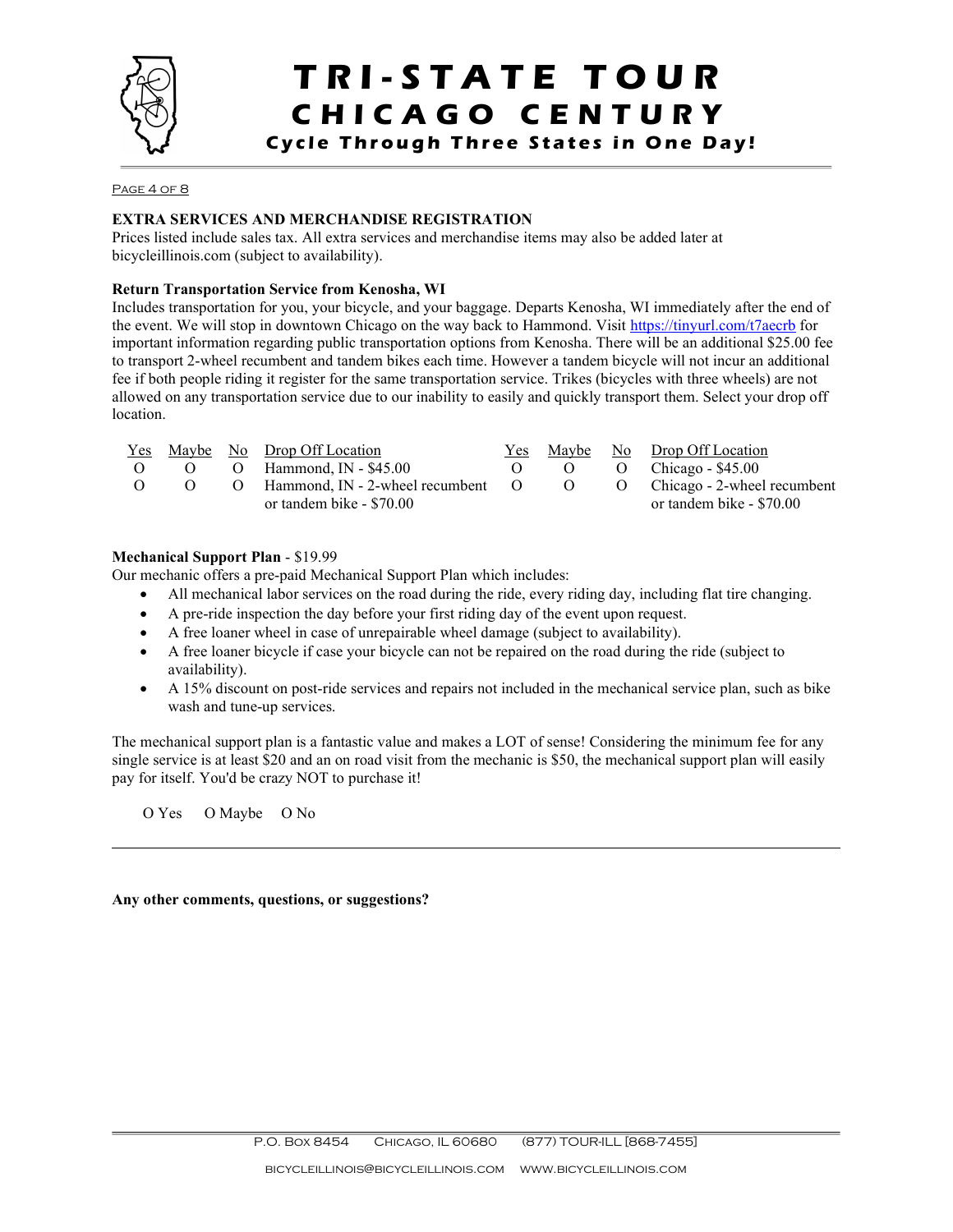

### TRI-STATE TOUR CHICAGO CENTURY Cycle Through Three States in One Day!

### PAGE 5 OF 8

### Bicycle Illinois Merchandise

All merchandise items will be delivered during the event. Prices listed include sales tax.



Bicycle Illinois Jerseys - \$86.99 ea.



Bicycle Illinois Water Bottles - \$10.99 ea.

\_\_\_ Quantity



Extra Bicycle Illinois T-Shirts

| Size & S M L XL XXL XXXL<br>Price ea.: \$15.99 \$15.99 \$15.99 \$15.99 \$17.99 \$17.99 |  |  |  |
|----------------------------------------------------------------------------------------|--|--|--|
| Qty.:                                                                                  |  |  |  |



 $\overline{a}$ 



Bicycle Illinois Baseball Hats - \$16.99 ea. \_\_\_ Quantity Bicycle Illinois Polo Shirts Size & Price ea.: S \$26.49 M \$26.49 L \$26.49 XL \$26.49 XXL \$28.99 XXXL \$28.99  $Qty$ .:

P.O. Box 8454 Chicago, IL 60680 (877) TOUR-ILL [868-7455]

bicycleillinois@bicycleillinois.com www.bicycleillinois.com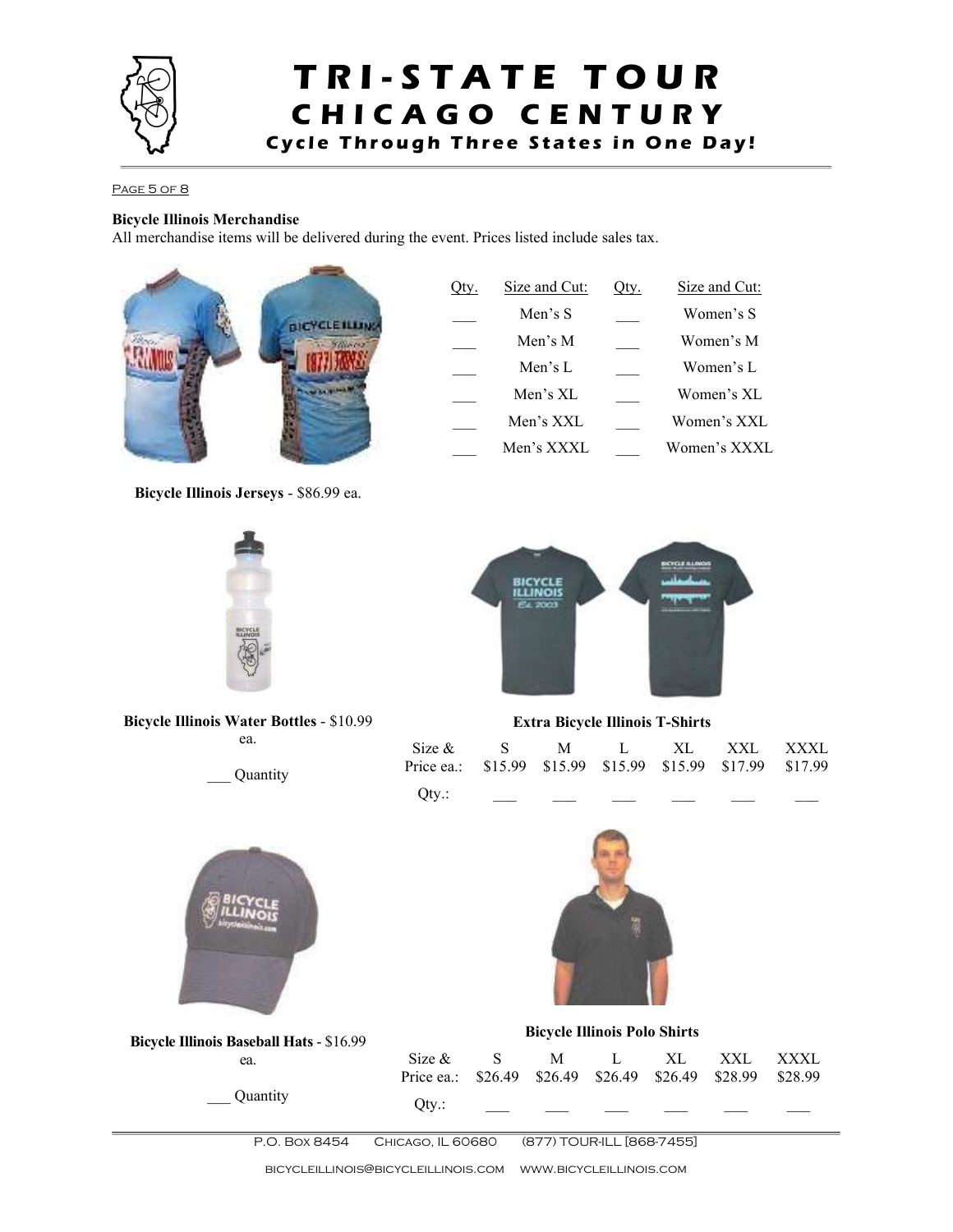

# TRI-STATE TOUR CHICAGO CENTURY

Cycle Through Three States in One Day!

PAGE 6 OF 8

 $\overline{a}$ 

### YOUR EVENT INTERESTS

Please indicate your level of interest in our other events.

|                                                                                                                                                                                                                                                                                                                                                                                                                                | High     |          |                                                                                                                           |          |          |   | Low      | None         |
|--------------------------------------------------------------------------------------------------------------------------------------------------------------------------------------------------------------------------------------------------------------------------------------------------------------------------------------------------------------------------------------------------------------------------------|----------|----------|---------------------------------------------------------------------------------------------------------------------------|----------|----------|---|----------|--------------|
|                                                                                                                                                                                                                                                                                                                                                                                                                                |          |          | $\begin{array}{ccccccccc}\n\stackrel{\circ}{7} & & 6 & & 5 & & 4 & & 3 \\ \hline\n0 & & 0 & & 0 & & 0 & & 0\n\end{array}$ |          |          |   |          | $\mathbf{0}$ |
| <b>Bicycle Illinois</b><br>Starting from the town of Cairo at Illinois' southernmost tip and ending in the heart of downtown Chicago, Bicycle Illinois is the<br>only cycling event across the entire state of Illinois! The fully supported ride covers 500 to 600 miles with nightly stops in Cairo,<br>Carbondale, Centralia, Effingham, Champaign, and Kankakee. A century option is also available every day of the ride! |          |          |                                                                                                                           |          |          |   |          |              |
| <b>GRABAAWR</b><br>The "GReat Annual Bicycling Adventure Along the Wisconsin River" is an annual 7-day, 500 mile ride from Eagle River to<br>Prairie du Chien that follows the length of the Wisconsin River!                                                                                                                                                                                                                  | $\Omega$ | $\Omega$ | $\Omega$                                                                                                                  | $\Omega$ | Ω        | Ω | $\Omega$ | $\Omega$     |
| <b>Bike Northwoods Tour</b><br>The Bike Northwoods Tour is an annual 6-day ride in and around Wisconsin's rustic Northwoods. Enjoy cycling between 150 to<br>300 miles on serene, lightly traveled roads surrounded by nature's beauty!                                                                                                                                                                                        | $\Omega$ | Ο        | O                                                                                                                         | $\Omega$ | Ο        | O | O        | O            |
| <b>SAGBRAW</b><br>Wisconsin's oldest cycling tour, the "Spectacular Annual Great Bike Ride Around Wisconsin" is an annual 6-day cycling<br>tradition. Enjoy riding between 150 to 300 miles in and around central and southern Wisconsin!                                                                                                                                                                                      | O        | O        | O                                                                                                                         | Ο        | O        | O | Ο        | O            |
| Will to Ben<br>Travelling through the beautiful and challenging Driftless Region, Will to Ben is Bike Wisconsin's newest week long tour from<br>the Will B. Rolling statue in Port Byron, IL to the Ben Bikin' statue in Sparta, WI!                                                                                                                                                                                           | Ω        | Ω        | O                                                                                                                         | $\Omega$ | $\Omega$ | Ω | Ο        | O            |
| Ride Across Illinois (RAIL) North<br>Push the limits of your endurance by riding 175 miles across the entire state of Illinois from Moline to Chicago in one day!                                                                                                                                                                                                                                                              | O        | O        | O                                                                                                                         | $\Omega$ | O        | Ο | Ο        | $\Omega$     |
| Ride Across Illinois (RAIL) South<br>Push the limits of your endurance by riding 165 miles across the entire state of Illinois from St. Louis, MO to Vincennes, IN in<br>one day!                                                                                                                                                                                                                                              | Ο        | Ω        | O                                                                                                                         | O        | O        | Ο | Ο        | O            |
| Illini Weekend Getaway<br>A very flat, two day event in Champaign featuring different loops out of a central location so you can ride as many miles as you<br>want. The Champaign of Rides!                                                                                                                                                                                                                                    | Ο        | Ο        | $\Omega$                                                                                                                  | $\Omega$ | Ο        | O | $\Omega$ | Ω            |
| <b>RAGBRAI®</b> Transportation Service<br>We will be offering transportation for you, your bicycle, and your baggage from downtown Chicago to the start of RAGBRAI and<br>also from the end of RAGBRAI back to downtown Chicago.                                                                                                                                                                                               | $\Omega$ | $\Omega$ | O                                                                                                                         | $\Omega$ | $\Omega$ | O | Ο        | Ο            |
| <b>Bicycle Illinois Weekender</b><br>Ride the 6 days of the Bicycle Illinois route over three separate weekends. Perfect for working professionals!                                                                                                                                                                                                                                                                            | $\Omega$ | Ω        | Ω                                                                                                                         | $\Omega$ | Ο        | Ο | O        | $\Omega$     |
| <b>Southern Illinois Wine Tour</b><br>Weekend based tour of Southern Illinois wineries featuring a premium level of service. More information to be announced as<br>event development progresses.                                                                                                                                                                                                                              | О        | O        | O                                                                                                                         | O        | O        | O | $\Omega$ | $\Omega$     |
| <b>Weekend Events</b><br>Please indicate your general level of interest in weekend based events.                                                                                                                                                                                                                                                                                                                               | O        | O        | $\Omega$                                                                                                                  | Ο        | O        | Ο | Ο        | Ο            |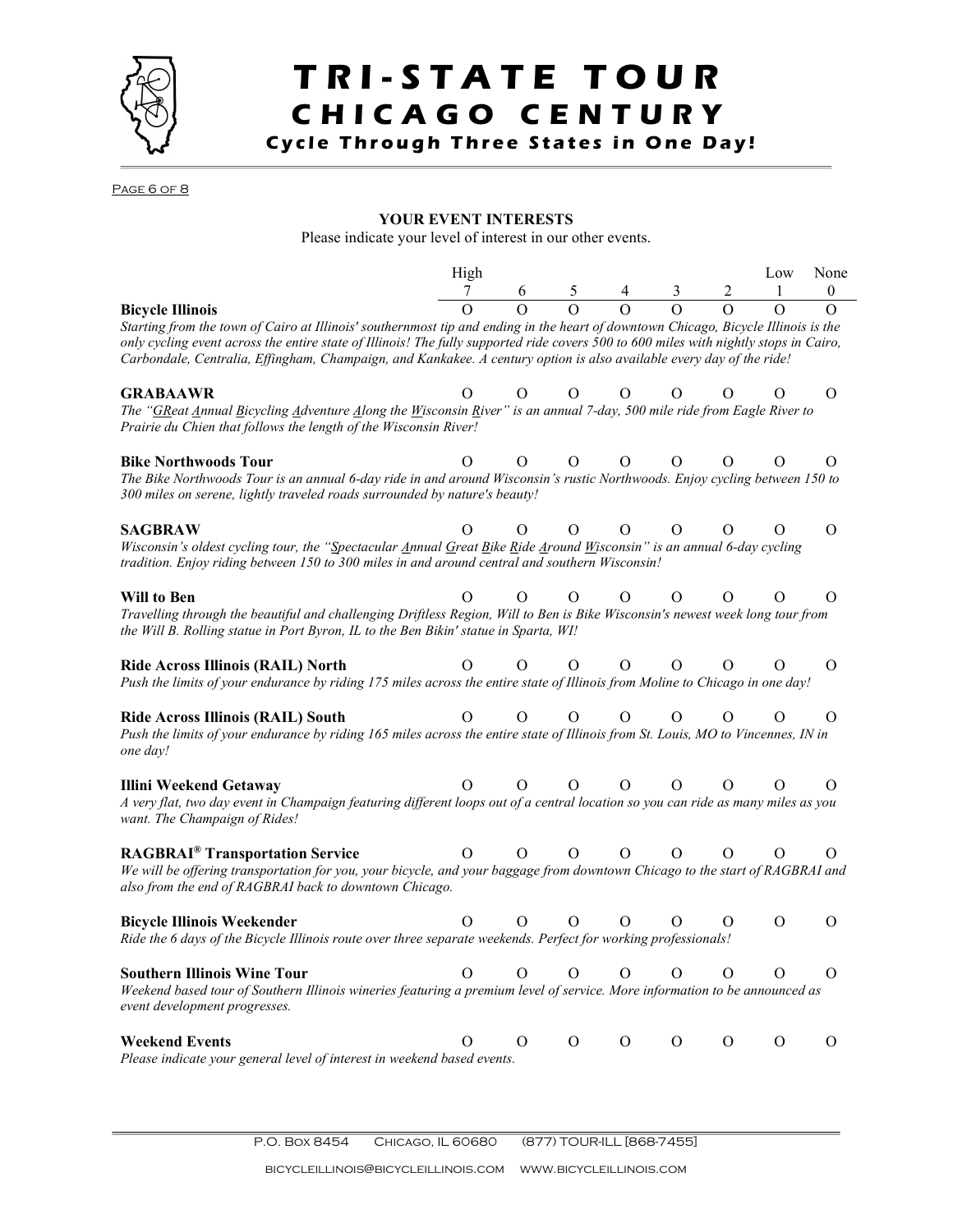

## TRI-STATE TOUR CHICAGO CENTURY

Cycle Through Three States in One Day!

Page 7 of 8

### AGREEMENT, WAIVER & RELEASE OF LIABILITY

I, the undersigned, know that the TRI-STATE TOUR CHICAGO CENTURY ("the EVENT") is a potentially hazardous activity and I attend it out of my own free will and choice. In choosing to attend the EVENT and any related events, I fully accept and assume all risks, whether before, during or after the EVENT and its related events. These include, without limitation, physical injury, mental injury, emotional distress, trauma, sickness, illness, death, contact with other participants, equipment failure, inadequate safety equipment, the effects of weather including extreme temperature or conditions, traffic, contact with other riders or fixed objects, the conditions off the road, camping, and participating in events along the route. All risks are known and appreciated by me. I shall assume and pay my own medical and emergency expenses in the event of injury, illness, or other incapacity regardless of whether I authorized such expenses.

I agree to abide by all of the EVENT rules, regulations, policies and procedures as published on the web site and/or as directed by the ride director now and in the future and that my participation in the EVENT may be temporarily or permanently terminated for any failure to do so. I realize that the EVENT requires physical conditioning and I represent that I am in sound medical condition capable of participating in the ride without risk to myself or others. I have no medical impediment, which would endanger others or myself. I understand and agree that a situation may arise during the EVENT which may be beyond the control of the sponsors, promoters or organizers. I will be solely responsible for the condition and adequacy of my bicycle, safety gear and riding equipment. I will ride safely within the limits of my own abilities, my equipment and the riding conditions and in a manner so as not to endanger either myself or others. I understand that the specific routes provided to me to follow during the EVENT are the proprietary, copyrighted, confidential intellectual property of the EVENT and are only for my private, personal use during the event. I agree not to disclose any information regarding any route in any means - electronic, printed, or otherwise. I agree that I will wear a Snell or ANSI approved bicycling helmet at all times while riding in the EVENT.

I grant the EVENT the unrestricted right, license, and authority to display, record, and/or otherwise use my image, voice, likeness and/or any depiction of mine in whole or in part for any purpose at the EVENT's sole discretion, including, but not limited to, any account, description, picture, video, audio, reproduction or other information related to the event.

I understand that THE EVENT DOES NOT ISSUE ANY REFUNDS AT ANY TIME FOR ANY REASON. These reasons include but are not limited to circumstances where the EVENT cannot be run for reasons beyond the control of the organizer (Force Majure) including but not limited to disasters (natural and/or man made), government mandates and regulations, pandemics, war, acts of terrorism, strikes, civil disorder, curtailment of transportation facilities, or acts of God.

Knowing these facts and in consideration of my entry acceptance, admission to and/or participation in the EVENT, I, for myself and anyone acting on my behalf, release, waive, discharge, covenant not to sue and agree to hold the EVENT's sponsors and participating clubs, communities and organizations; the EVENT's officials, emergency and support personnel, volunteers and their representatives; directors, employees, representatives, agents, and successors of all of the above, harmless from any and all claims, demands and actions of any and every kind I have, may have or may hereafter accrue against the released parties directly or indirectly arising out of or relating in any respect to my attending or participating in the EVENT and its related events. My waiver and release of all claims, demands, actions and liability shall include without limitation, any injury, damage or loss to my person or property which may be (a) caused by any act, or failure to act, by the above-identified persons and entities or (b) sustained by me before, during or after the EVENT and its related events. I further agree to indemnify and hold the parties released above harmless from any and all losses, damages, claims and expenses, including attorneys' fees, arising from or relating in any respect to my participation in the EVENT or its related events or my breach of this agreement. If you are registering a minor under the age of 18, you represent and warrant that you are the parent or legal guardian of that person and have the legal authority and capacity to enter into this Agreement, Waiver & Release of Liability on his/her behalf and that you agree to be bound by the terms of this Agreement, Waiver & Release of Liability both for yourself and also for any person for whom you are registering.

I have read this agreement, waiver and release of liability, and agree to and accept its terms:

| Last Name, First Name of Participant                 | Signature of Participant                 | Date Signed |  |  |
|------------------------------------------------------|------------------------------------------|-------------|--|--|
| If Participant is under 18 years of age:             |                                          |             |  |  |
| Last Name, First Name of Parent or<br>Legal Guardian | Signature of Parent or<br>Legal Guardian | Date Signed |  |  |
|                                                      |                                          |             |  |  |